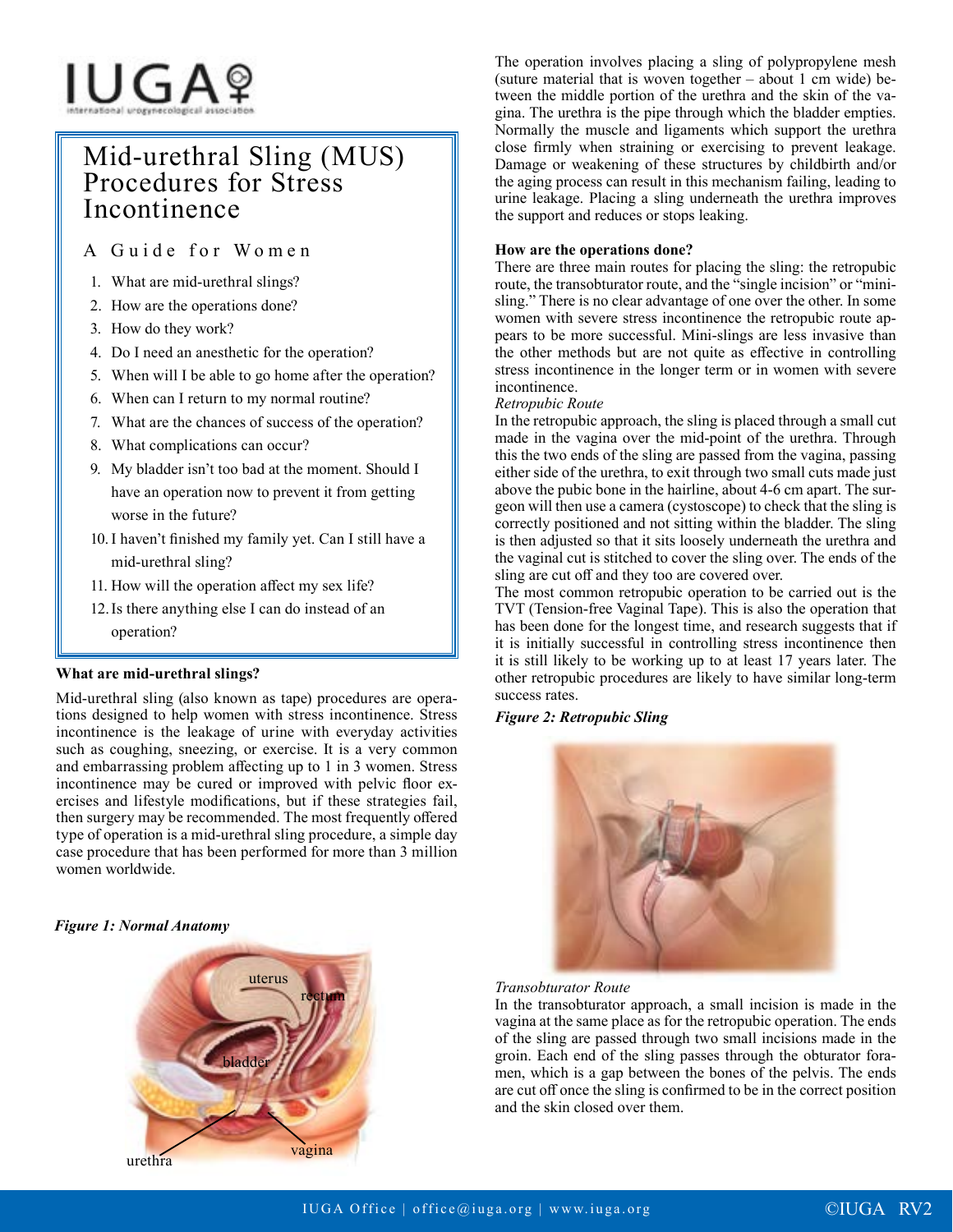*Figure 3: Transobturator Sling*



# *Mini-sling*

The mini-sling procedure is similar to the initial part of the retropubic approach, except that the ends of the sling do not come out onto the skin and are anchored in position.

# *Figure 4: Mini-sling*



#### **How do they work?**

The sling (or tape) prevents leakage by supporting the urethra and mimicking the ligaments that have been weakened by having babies and the aging process. Once the sling is in position, tissue grows through the holes in the weave and so anchors the sling in position. This may take 3 to 4 weeks.

#### **Do I need an anesthetic for the operation?**

Although it is possible to do the operation with just local anesthetic, most surgeons would supplement this with a strong sedative or full general anesthesia. Occasionally, the operation is done using a spinal or an epidural anesthetic.

# **When will I be able to go home after the operation?**

Most surgeons will allow patients to go home after a mid-urethral sling operation once they are emptying their bladder efficiently and after any pain has been adequately controlled. Normally this time will vary from a few hours to a couple of days, depending on the facilities available.

# **When can I return to my normal routine?**

You should be able to drive and be fit enough for usual daily activities within a week of surgery. You are advised to avoid heavy

lifting and sport for 6 weeks to allow the wounds to heal and the sling to be firmly held in place.

## **What are the chances of success of the operation?**

Research tells us that, in the short term, this operation is as successful as other more invasive procedures used for controlling stress incontinence, but with a quicker recovery and less chance of needing surgery for prolapse in the first two years after the surgery. Between 80-90% of women are happy with their operation and feel that their incontinence is either cured or much better. However, there are a small number of women for whom the operation does not seem to work. The operation is less likely to be a success if you have had previous surgery to your bladder (such as a repair operation).

## **What complications can occur?**

There is no completely "risk free" operation for stress incontinence. Complications include:

- *• Urinary tract infections.* These are common after any procedure and should respond to antibiotics. Symptoms of a urinary tract infection include burning, stinging, the need to pass urine frequently and in some cases bloody, cloudy, or offensive smelling urine. If you notice these symptoms contact your doctor.
- *• Bleeding.* Bleeding sufficient to require a blood transfusion is very rare. Sometime bleeding can happen where the tape from a retropubic operation passes behind the pelvic bones. This is normally self-limiting and only very rarely needs an operation to fix.
- *• Difficulty passing urine (voiding difficulty).* Voiding difficulty may occur in 1-5% of patients, often because of swelling around the urethra or discomfort and will usually settle quickly (within a week). During this time your doctor may recommend a fine tube or catheter be used to drain the bladder. If your urine stream remains very slow or you cannot empty the bladder well even after the swelling has settled, your care provider will discuss other possibilities, such as cutting or stretching the sling, with you.
- *Sling exposure.* Very occasionally the sling can appear in the wall of the vagina a few weeks, months, or years after an operation. Symptoms may include vaginal bleeding, vaginal discharge, or pain with intercourse for the patient or her partner. In such cases, you should consult your surgeon who will be able to advise you further. Management would involve either recovering the tape or removing the section of tape that is exposed. The risk of this happening is up to 5% after a retropubic operation or mini-sling and slightly more frequent than that after a transobturator operation.
- *• Bladder or urethral perforation.* Bladder perforation occurs most often during a retropubic operation (1-5%), while the urethra is at most risk of damage during a transobturator procedure (1% or less). Your surgeon will check for damage during the operation by looking inside the bladder and urethra using a special telescope (cystoscope). Removing and correctly locating the needle to which the sling is attached should resolve the situation. The bladder is normally then drained by a catheter for 24 hours to allow the hole in the bladder to heal itself. Damage to the urethra is more difficult to deal with and should be discussed with your surgeon. Bladder perforation, as long as it is recognized, does not affect the success of the operation.
- *• Urgency and urge incontinence.* Women who have bad stress incontinence often experience urgency and urge incontinence (leakage of urine associated with the sensation of urgency). About 50% of women notice an improvement